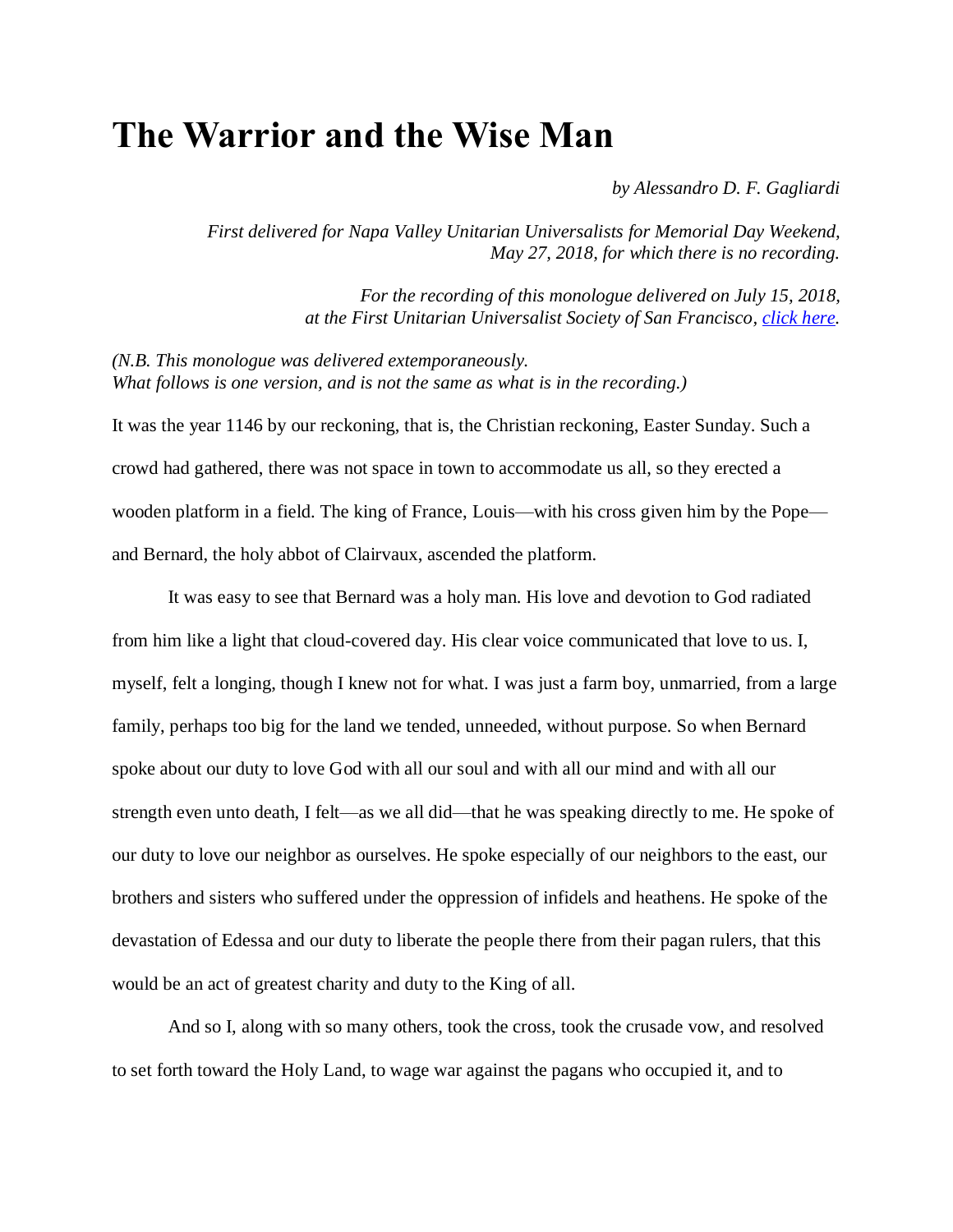liberate it for the people of God. We traveled East, across Europe, through Constantinople, and South, into the Levant. It was there I became ill. I don't know how long I lay delirious in my tent, but when I came to, I found that my companions had abandoned me, left me in the care of a strange old man—perhaps the age of my father or grandfather—with an accent I couldn't place. I think this man must have been a doctor, a healer of some sort. He nursed me back to health. And as he did so, we talked.

He asked me where I was going.

"To the Holy Land," I said.

"Why?" he asked.

"To free it from the infidels," I answered.

He asked me what I knew of this "Holy Land." I admitted I didn't know much. It was where our savior had lived and died. It was where his ancestor, Solomon, had built the temple. It was the Kingdom of God.

"Kingdom of God," he repeated, and it made me think of the Gospel of Luke: "Neither shall they say, 'Lo here!' or, 'lo there!' for, behold, the kingdom of God is within you." He asked me about God, my relationship to the King of all. I realized that, not only was the kingdom of God within me, but so too were the idolaters and infidels I would wage war against. That is to say, what kept me from God was my own infidelity and tendency toward idolatry. How could I wage war against infidels and idolaters in the Holy Land when I had not even conquered those within me?

At least, that's what I was thinking up until one night I came upon him praying. He did not pray like a Christian. I don't know how I didn't notice this before. He prayed on a small rug, facing South, towards Jerusalem, or perhaps someplace beyond. As he bowed and laid his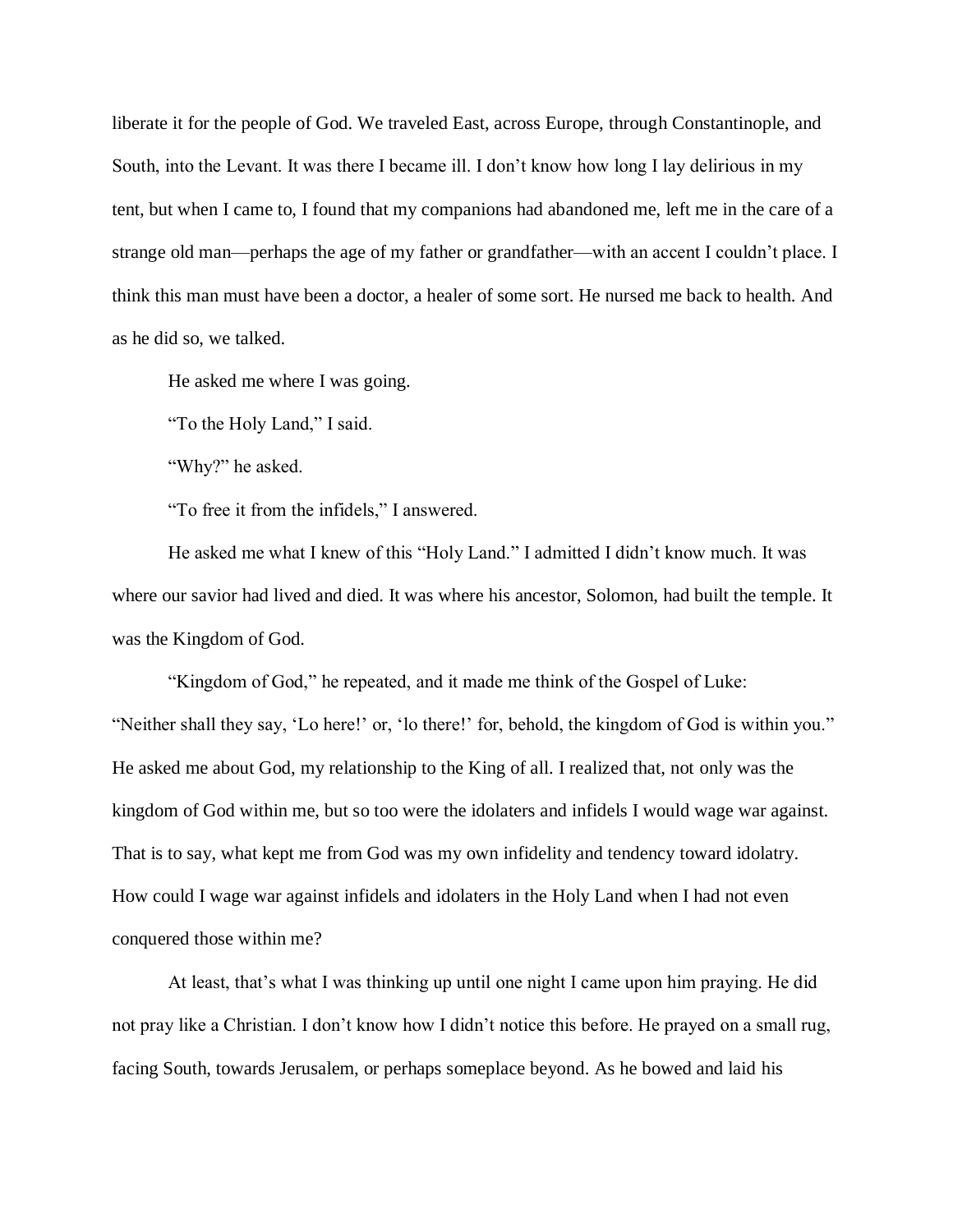forehead against the floor, I realized that he was my enemy, that he was a Muslim! Filled with rage and shame at having been tricked by this Satan, I recovered my sword and stabbed him through the heart as he lay prostrate on his rug. With blood running out of him onto the sand, I hurriedly gathered my things and headed on, hoping to catch up with my companions and wage war against these devils.

Alas, I was out of food and short on water. I needed help. As I approached a village at dawn, I heard cries from the rooftops, a strange melodic language. It was the language the old man was muttering before he died, before I killed him. It was a Muslim village. I realized I was already in enemy territory. But that if I was to survive, I would have to depend upon their hospitality. So I presented myself as one of them, tried to mimic them as best I could, pretended to pray with them, performing the same movements I saw my healer perform before I murdered him. They took me in, took care of me, and I realized, these were not the arrogant heathens I had been led to expect. In time, I learned that they worshiped the same God I did, that they honored Jesus and Mary just as I did. True, they followed a prophet I had never heard of, but they were not the infidels I thought they were.

I realized that I had made a grave mistake in violating that sacred commandment, murdering my own teacher, my own healer. In order to atone for my bloodguilt, I would travel back home, back to France and—if I could—back to Bernard to teach him what I had learned: that Muslims worship the same God we do, that they love the same God we do, that they are not our enemies, that our enemies are within us, that this is the greater Crusade.

And so I did. I traveled back north, and west, and into the Rhineland, where I came upon a village, this village. I saw smoke, heard shouting: "Christ killers," they yelled. I knew they were speaking about you. I knew it was wrong. I tried reasoning with them, but there was no